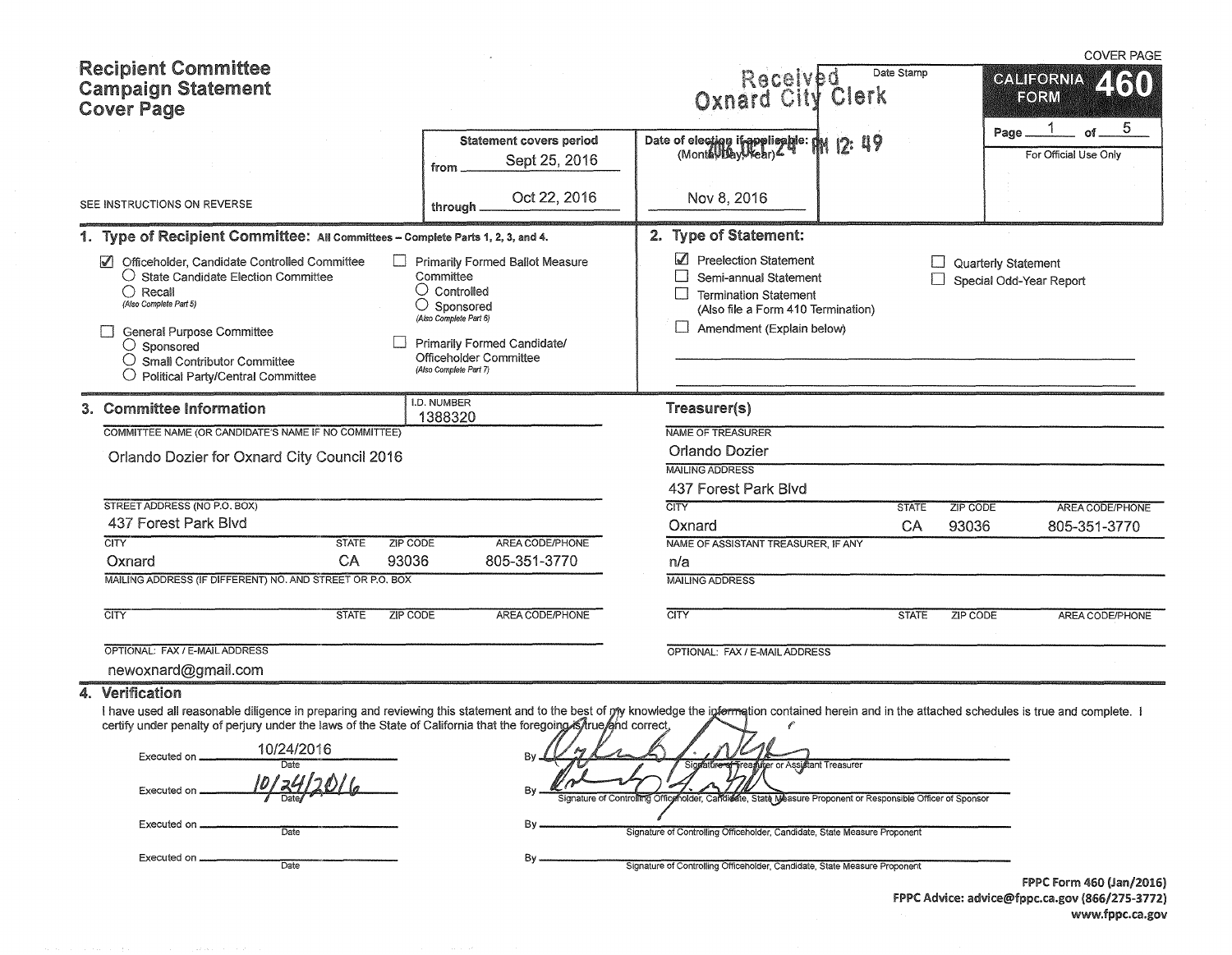## COVER PAGE - PART 2



## 5. Officeholder or Candidate Controlled Committee

| NAME OF OFFICEHOLDER OR CANDIDATE                                          |                  |              |     |
|----------------------------------------------------------------------------|------------------|--------------|-----|
| Orlando Dozier                                                             |                  |              |     |
| OFFICE SOUGHT OR HELD (INCLUDE LOCATION AND DISTRICT NUMBER IF APPLICABLE) |                  |              |     |
| <b>Oxnard City Council Member</b>                                          |                  |              |     |
| RESIDENTIAL/BUSINESS ADDRESS (NO. AND STREET)                              | CITY             | <b>STATE</b> | 7IP |
| 437 Forest Park Blvd                                                       | Oxnard, CA 93036 |              |     |

Related Committees Not Included in this Statement: List any committees not included in this statement that are controlled by you or are primarily formed to receive contributions or make expenditures on behalf of your candidacy.

| <b>COMMITTEE NAME</b>    |                              | I.D. NUMBER           |     |
|--------------------------|------------------------------|-----------------------|-----|
|                          |                              |                       |     |
|                          |                              |                       |     |
| NAME OF TREASURER        |                              | CONTROLLED COMMITTEE? |     |
|                          |                              | <b>YES</b>            | NO. |
| <b>COMMITTEE ADDRESS</b> | STREET ADDRESS (NO P.O. BOX) |                       |     |

| <b>CITY</b>              | <b>STATE</b>                 | ZIP CODE           | AREA CODE/PHONE         |
|--------------------------|------------------------------|--------------------|-------------------------|
| <b>COMMITTEE NAME</b>    |                              | <b>I.D. NUMBER</b> |                         |
| <b>NAME OF TREASURER</b> |                              |                    | CONTROLLED COMMITTEE?   |
|                          |                              |                    | <b>YES</b><br><b>NO</b> |
| <b>COMMITTEE ADDRESS</b> | STREET ADDRESS (NO P.O. BOX) |                    |                         |
| CITY                     | <b>STATE</b>                 | ZIP CODE           | AREA CODE/PHONE         |

## 6. Primarily Formed Ballot Measure Committee

NAME OF BALLOT MEASURE

| BALLOT NO. OR LETTER<br>the contract of the contract of the contract of the contract of the contract of the contract of the contract of | .<br><b>JURISDICTION</b> | <b>STATISTICS</b><br><b>UPPORT</b><br><b>OPPOSE</b> |
|-----------------------------------------------------------------------------------------------------------------------------------------|--------------------------|-----------------------------------------------------|
|-----------------------------------------------------------------------------------------------------------------------------------------|--------------------------|-----------------------------------------------------|

identify the controlling officeholder, candidate, or state measure proponent, if any.

NAME OF OFFICEHOLDER, CANDIDATE, OR PROPONENT

| OFFICE SOUGHT OR HELD | <b>DISTRICT NO. IF ANY</b> |
|-----------------------|----------------------------|
|                       |                            |
|                       |                            |

7. Primarily Formed Candidate/Officeholder Committee List names of offlceholder(s) or candidate(s) for which this committee is primarily formed.

| NAME OF OFFICEHOLDER OR CANDIDATE | OFFICE SOUGHT OR HELD | <b>SUPPORT</b><br>OPPOSE |
|-----------------------------------|-----------------------|--------------------------|
| NAME OF OFFICEHOLDER OR CANDIDATE | OFFICE SOUGHT OR HELD | <b>SUPPORT</b><br>OPPOSE |
| NAME OF OFFICEHOLDER OR CANDIDATE | OFFICE SOUGHT OR HELD | <b>SUPPORT</b><br>OPPOSE |
| NAME OF OFFICEHOLDER OR CANDIDATE | OFFICE SOUGHT OR HELD | <b>SUPPORT</b><br>OPPOSE |

Attach continuation sheets if necessary

FPPC Form 460 (Jan/2016) F?PC Advice: advice@fppc.ca.gov (866/275-3772) www.fppc.ca.gov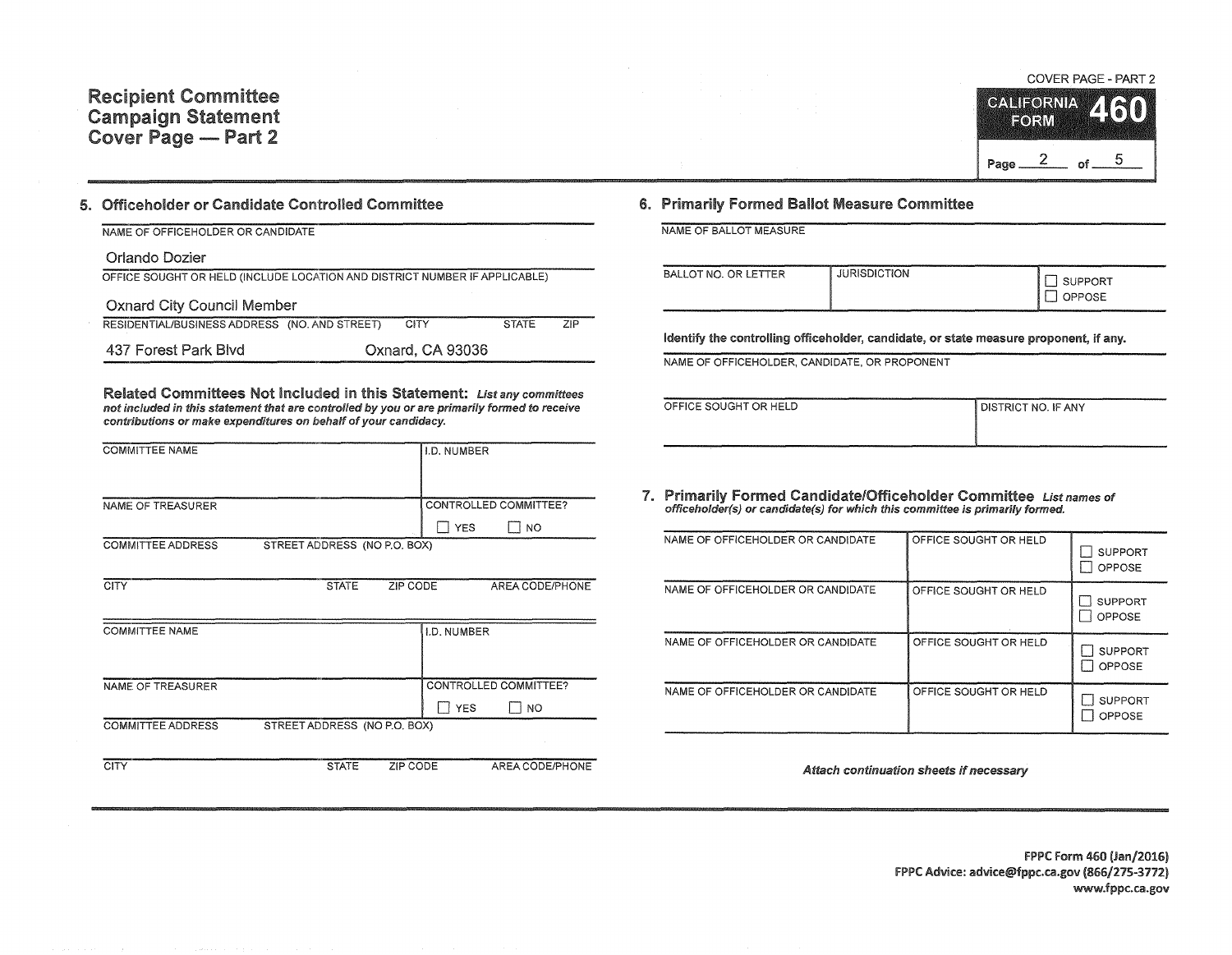| <b>Campaign Disclosure Statement</b>                                                                                                                                                                                                                                          | Amounts may be rounded<br>to whole dollars.                           |                                                                                                                                                                                                                                                                                                                                                                                             | <b>SUMMARY PAGE</b>                                       |                                                                                                                                                                                        |  |  |
|-------------------------------------------------------------------------------------------------------------------------------------------------------------------------------------------------------------------------------------------------------------------------------|-----------------------------------------------------------------------|---------------------------------------------------------------------------------------------------------------------------------------------------------------------------------------------------------------------------------------------------------------------------------------------------------------------------------------------------------------------------------------------|-----------------------------------------------------------|----------------------------------------------------------------------------------------------------------------------------------------------------------------------------------------|--|--|
| <b>Summary Page</b>                                                                                                                                                                                                                                                           |                                                                       | from.                                                                                                                                                                                                                                                                                                                                                                                       | <b>Statement covers period</b><br>Sept 25, 2016           | <b>GALIFORNIA</b><br>460<br>FORM                                                                                                                                                       |  |  |
|                                                                                                                                                                                                                                                                               |                                                                       | through                                                                                                                                                                                                                                                                                                                                                                                     | Oct 22, 2016                                              | 5<br>$of$ $-$<br>Page __                                                                                                                                                               |  |  |
| SEE INSTRUCTIONS ON REVERSE<br>NAME OF FILER<br>Orlando Dozier                                                                                                                                                                                                                |                                                                       |                                                                                                                                                                                                                                                                                                                                                                                             |                                                           | I.D. NUMBER<br>1388320                                                                                                                                                                 |  |  |
| <b>Contributions Received</b>                                                                                                                                                                                                                                                 | Column A<br>TOTAL THIS PERIOD<br>(FROM ATTACHED SCHEDULES)            | Column B<br>CALENDAR YEAR<br>TOTAL TO DATE                                                                                                                                                                                                                                                                                                                                                  | <b>General Elections</b>                                  | <b>Calendar Year Summary for Candidates</b><br>Running in Both the State Primary and                                                                                                   |  |  |
| 4.<br>5.                                                                                                                                                                                                                                                                      | 0<br>400<br>$400 -$<br>400                                            | $\Omega$<br>900<br>900<br>$\Omega$<br>900                                                                                                                                                                                                                                                                                                                                                   | 20. Contributions<br>Received<br>21. Expenditures<br>Made | 7/1 to Date<br>1/1 through 6/30<br>0 s<br>120 s<br>410                                                                                                                                 |  |  |
| <b>Expenditures Made</b>                                                                                                                                                                                                                                                      | $420^{\circ}$<br>$\Omega$<br>$410 + 20$<br>$\overline{0}$<br>410, 120 | 530<br>$\Omega$<br>530<br>0<br>$\Omega$<br>530                                                                                                                                                                                                                                                                                                                                              | Candidates<br>Date of Election<br>(mm/dd/yy)              | <b>Expenditure Limit Summary for State</b><br>22. Cumulative Expenditures Made*<br>(If Subject to Voluntary Expenditure Limit)<br><b>Total to Date</b><br>$\mathbb{S}$ $\qquad \qquad$ |  |  |
| <b>Current Cash Statement</b><br>16. ENDING CASH BALANCE Add Lines 12 + 13 + 14, then subtract Line 15 \$<br>If this is a termination statement. Line 16 must be zero.<br>17. LOAN GUARANTEES RECEIVED Schedule B, Part 2 \$<br><b>Cash Equivalents and Outstanding Debts</b> | 380<br>$\Omega$<br>400<br>410<br>370<br>0                             | To calculate Column B,<br>add amounts in Column<br>A to the corresponding<br>amounts from Column B<br>of your last report. Some<br>amounts in Column A may<br>be negative figures that<br>should be subtracted from<br>previous period amounts. If<br>this is the first report being<br>filed for this calendar year,<br>only carry over the amounts<br>from Lines 2, 7, and 9 (if<br>any). | reported in Column B.                                     | *Amounts in this section may be different from amounts                                                                                                                                 |  |  |
|                                                                                                                                                                                                                                                                               | 0<br>-S<br>0                                                          |                                                                                                                                                                                                                                                                                                                                                                                             |                                                           | FPPC Form 460 (Jan/2016)<br>FPPC Advice: advice@fppc.ca.gov (866/275-3772)                                                                                                             |  |  |

FPPC Advice: advice@fppc.ca.gov (866/275-3772) www.fppc.ca.gov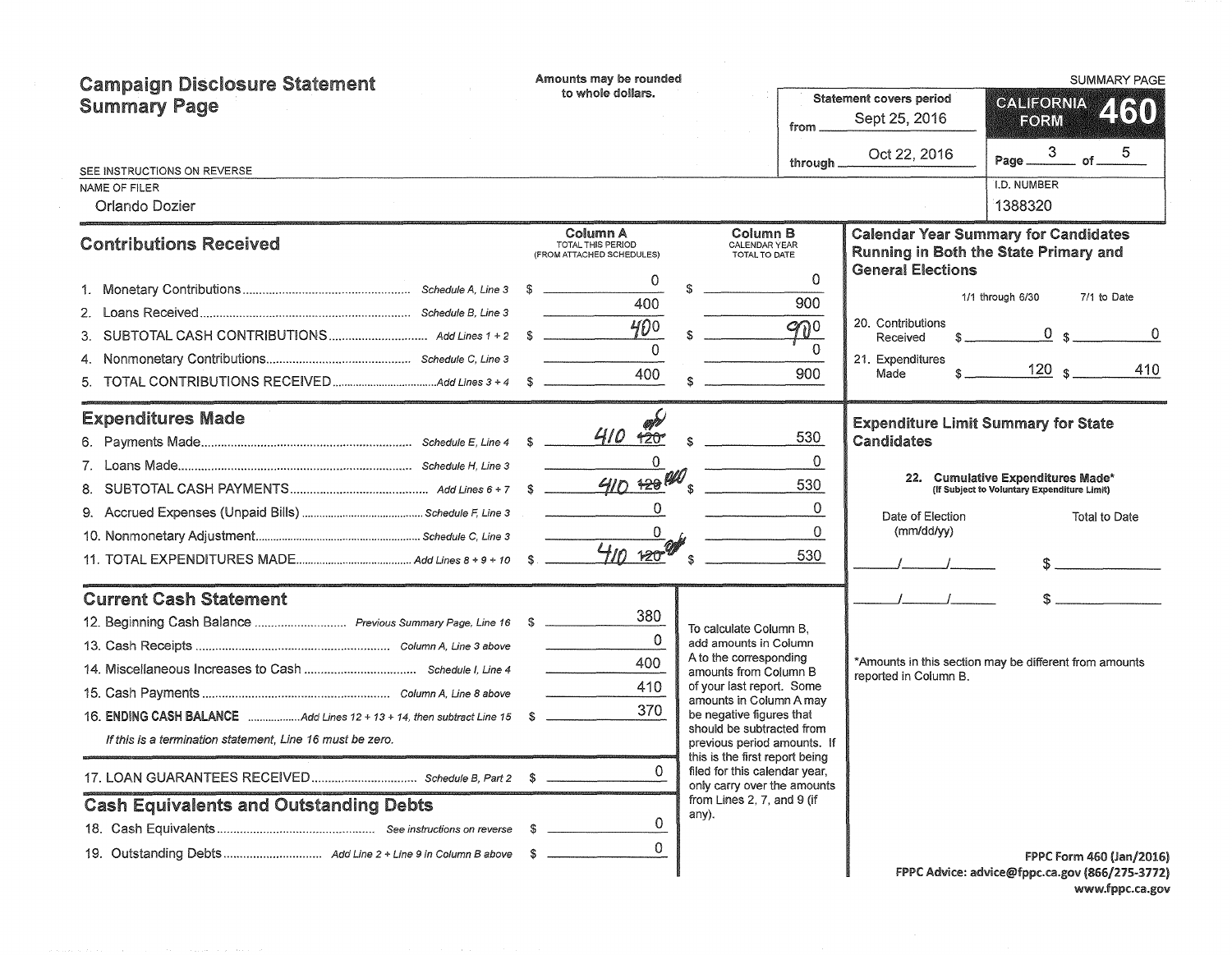|                                                                                                                                                                                                             |                                                                                                     | Amounts may be rounded                                           |                                                        |                                                  |                                                             |                                        |                                                                                                                             | <b>SCHEDULE B - PART 1</b>                                                                    |
|-------------------------------------------------------------------------------------------------------------------------------------------------------------------------------------------------------------|-----------------------------------------------------------------------------------------------------|------------------------------------------------------------------|--------------------------------------------------------|--------------------------------------------------|-------------------------------------------------------------|----------------------------------------|-----------------------------------------------------------------------------------------------------------------------------|-----------------------------------------------------------------------------------------------|
| <b>Schedule B - Part 1</b>                                                                                                                                                                                  |                                                                                                     | to whole dollars.                                                |                                                        |                                                  | <b>Statement covers period</b>                              |                                        |                                                                                                                             | GALIFORNIA 450                                                                                |
| <b>Loans Received</b>                                                                                                                                                                                       |                                                                                                     |                                                                  |                                                        |                                                  | from                                                        | Sept 25, 2016                          | FORM                                                                                                                        |                                                                                               |
|                                                                                                                                                                                                             |                                                                                                     |                                                                  |                                                        |                                                  |                                                             |                                        |                                                                                                                             |                                                                                               |
| SEE INSTRUCTIONS ON REVERSE                                                                                                                                                                                 |                                                                                                     |                                                                  |                                                        |                                                  | through                                                     | Oct 22, 2016                           | 4<br>Page _                                                                                                                 | of $ 5$                                                                                       |
| NAME OF FILER                                                                                                                                                                                               |                                                                                                     |                                                                  |                                                        |                                                  |                                                             |                                        | I.D. NUMBER                                                                                                                 |                                                                                               |
| Orlando Dozier                                                                                                                                                                                              |                                                                                                     |                                                                  |                                                        |                                                  |                                                             |                                        | 1388320                                                                                                                     |                                                                                               |
| FULL NAME. STREET ADDRESS AND ZIP CODE<br>OF LENDER<br>(IF COMMITTEE, ALSO ENTER I.D. NUMBER)                                                                                                               | IF AN INDIVIDUAL, ENTER<br>OCCUPATION AND EMPLOYER<br>(IF SELF-EMPLOYED, ENTER<br>NAME OF BUSINESS) | (a)<br>OUTSTANDING<br>BALANCE<br><b>BEGINNING THIS</b><br>PERIOD | (p)<br><b>AMOUNT</b><br><b>RECEIVED THIS</b><br>PERIOD | (c)<br>AMOUNT PAID<br>OR FORGIVEN<br>THIS PERIOD | OUTSTANDING<br><b>BALANCE AT</b><br>CLOSE OF THIS<br>PERIOD | (e)<br>INTEREST<br>PAID THIS<br>PERIOD | $\omega$<br>ORIGINAL<br>AMOUNT OF<br><b>LOAN</b>                                                                            | (g)<br><b>CUMULATIVE</b><br><b>CONTRIBUTIONS</b><br>TO DATE                                   |
| Orlando Dozier<br>437 Forest Park Blvd<br>Oxnard, CA. 93036                                                                                                                                                 | Lead Program Analyst                                                                                |                                                                  | 500                                                    | $\square$ PAID<br>$\sim$<br>$\Box$ FORGIVEN      |                                                             | RATE                                   |                                                                                                                             | CALENDAR YEAR<br>PER ELECTION**<br>500                                                        |
| <sup>1</sup> ⊠ IND<br>$\Box$ COM $\Box$ OTH $\Box$ PTY $\Box$ SCC                                                                                                                                           |                                                                                                     |                                                                  |                                                        |                                                  | DATE DUE                                                    |                                        | DATE INCURRED                                                                                                               |                                                                                               |
| Orlando Dozier<br>437 Forest Park Blvd<br>Oxnard, CA. 93036                                                                                                                                                 | Lead Program Analyst                                                                                |                                                                  | 400                                                    | $\Box$ PAID<br>$\Box$ FORGIVEN                   |                                                             | %<br>RATE                              |                                                                                                                             | CALENDAR YEAR<br>PER ELECTION**<br>900                                                        |
| $\mathbb{Z}$ IND<br>$\Box$ COM $\Box$ OTH $\Box$ PTY $\Box$ SCC                                                                                                                                             |                                                                                                     |                                                                  |                                                        |                                                  | DATE DUE                                                    |                                        | DATE INCURRED                                                                                                               |                                                                                               |
|                                                                                                                                                                                                             |                                                                                                     |                                                                  |                                                        | $\Box$ PAID                                      |                                                             |                                        |                                                                                                                             | CALENDAR YEAR                                                                                 |
|                                                                                                                                                                                                             |                                                                                                     |                                                                  |                                                        |                                                  |                                                             |                                        |                                                                                                                             |                                                                                               |
|                                                                                                                                                                                                             |                                                                                                     |                                                                  |                                                        | $\Box$ FORGIVEN                                  |                                                             | RATE                                   |                                                                                                                             | PER ELECTION**                                                                                |
| $\Box$ IND<br>$\Box$ COM $\Box$ OTH $\Box$ PTY $\Box$ SCC                                                                                                                                                   |                                                                                                     |                                                                  |                                                        |                                                  | DATE DUE                                                    |                                        | DATE INCURRED                                                                                                               |                                                                                               |
|                                                                                                                                                                                                             |                                                                                                     | SUBTOTALS \$                                                     | $900$ \$                                               |                                                  | \$                                                          | \$                                     |                                                                                                                             |                                                                                               |
| <b>Schedule B Summary</b>                                                                                                                                                                                   |                                                                                                     |                                                                  |                                                        |                                                  |                                                             | (Enter (e) on<br>Schedule E, Line 3)   |                                                                                                                             |                                                                                               |
| (Total Column (b) plus unitemized loans of less than \$100.)                                                                                                                                                |                                                                                                     |                                                                  |                                                        |                                                  | $400 -$                                                     |                                        | <b>†Contributor Codes</b>                                                                                                   |                                                                                               |
| (Total Column (c) plus loans under \$100 paid or forgiven.)<br>(Include loans paid by a third party that are also itemized on Schedule A.)<br>Enter the net here and on the Summary Page, Column A, Line 2. |                                                                                                     |                                                                  |                                                        |                                                  | 400.<br>(May be a negative number)                          |                                        | IND - Individual<br><b>COM</b> - Recipient Committee<br>OTH - Other (e.g., business entity)<br><b>PTY</b> - Political Party | (other than PTY or SCC)<br>SCC - Small Contributor Committee                                  |
| *Amounts forgiven or paid by another party also must be reported on Schedule A.<br>** If required.                                                                                                          |                                                                                                     |                                                                  |                                                        |                                                  |                                                             |                                        |                                                                                                                             | FPPC Form 460 (Jan/2016)<br>FPPC Advice: advice@fppc.ca.gov (866/275-3772)<br>www.fppc.ca.gov |